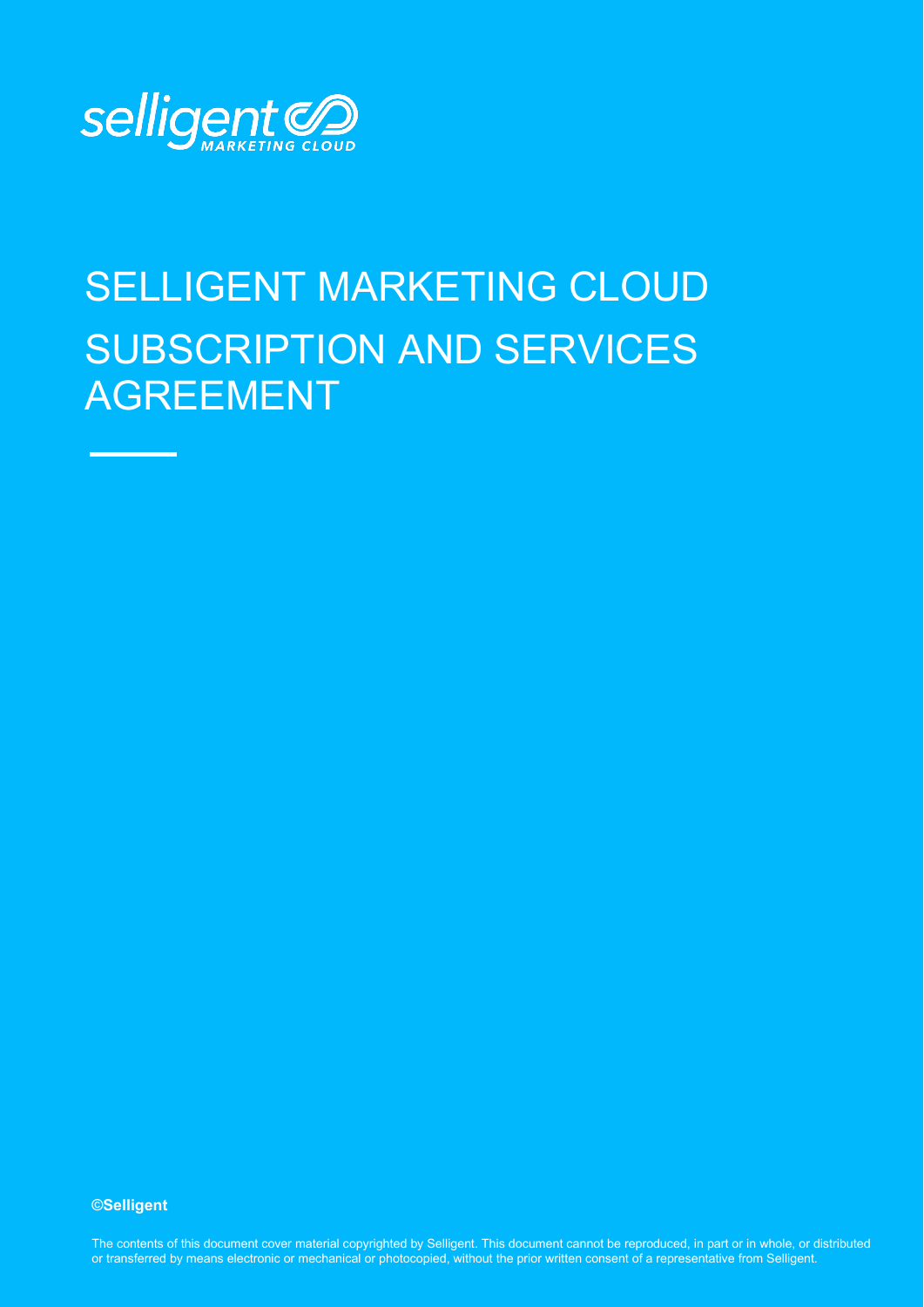THIS SUBSCRIPTION AND SERVICES AGREEMENT GOVERNS ACQUISITION AND USE OF SELLIGENT'S SERVICES BY THE CLIENT. BY EXECUTING A SALES ORDER AND/OR STATEMENT OF WORK THAT REFERENCES THIS AGREEMENT, THE CLIENT AGREES TO ALL OF THE TERMS AND CONDITIONS OF THIS AGREEMENT. THE INDIVIDUAL ENTERING INTO THIS AGREEMENT ON BEHALF OF A COMPANY OR OTHER LEGAL ENTITY REPRESENTS TO HAVE THE AUTHORITY TO BIND SUCH ENTITY AND ITS AFFILIATES TO THESE TERMS AND CONDITIONS. ANY INDIVIDUAL WHO DOES NOT HAVE SUCH AUTHORITY, OR IF YOU DO NOT AGREE WITH ALL OF THESE TERMS AND CONDITIONS, MUST NOT ACCEPT THIS AGREEMENT. ANY CLIENT WHO DOES NOT AGREE WITH THESE TERMS AND CONDITIONS MAY NOT ACCESS OR USE THE SERVICES.

This Agreement was last updated on **January 30, 2019**, it is effective between the Client and Selligent as of the date of a Sales Order and/or Statement of Work is executed by both parties ("**Effective Date**").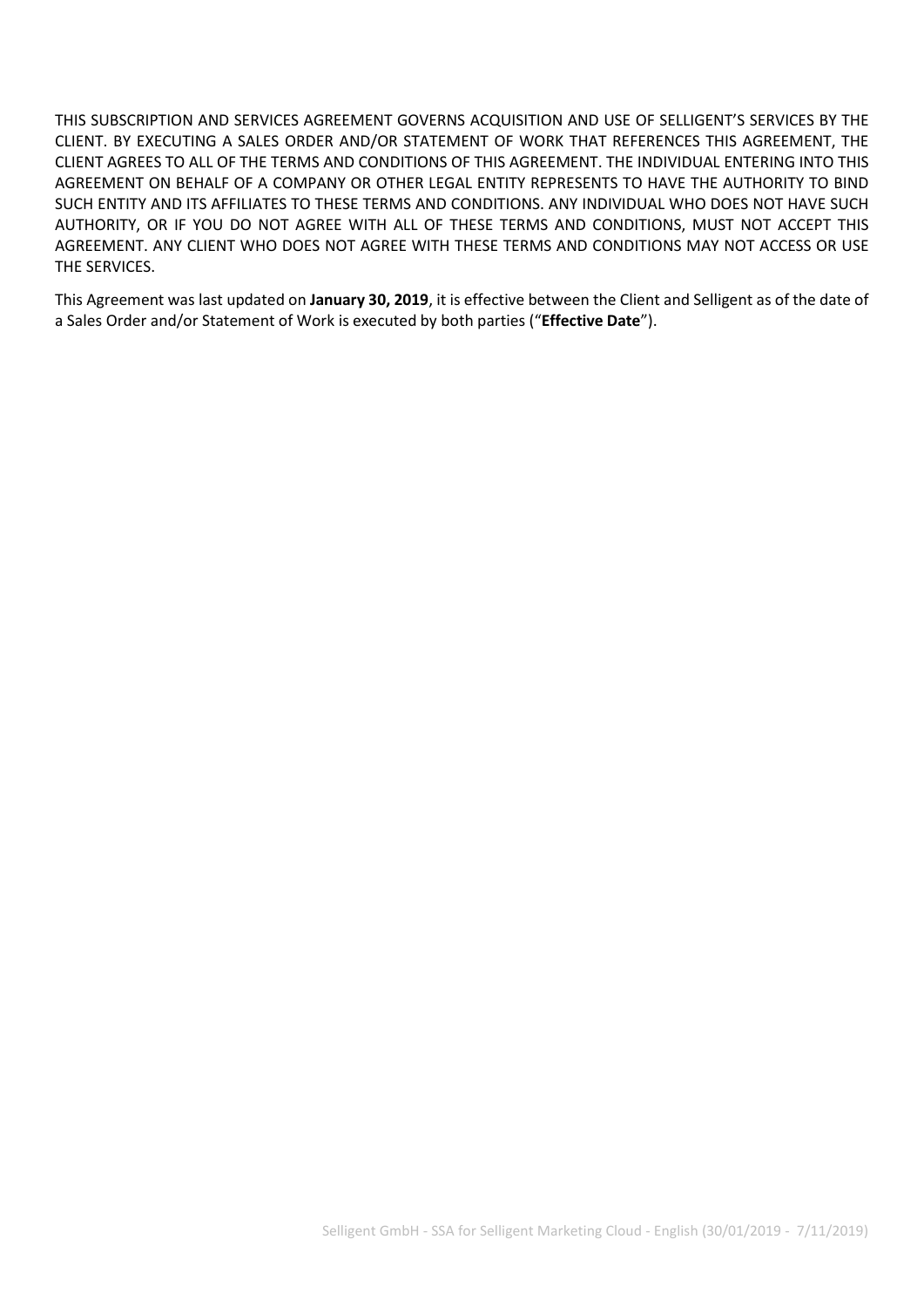## **Article 1.- Definitions**

**"Agreement"** means this Subscription and Services Agreement, the Service Order(s) and the other documents as listed below, in prevailing order should there be conflicting provisions.

| 1° Selligent Service Order(s)                            |  |
|----------------------------------------------------------|--|
| 2° Specific Terms, as applicable                         |  |
| 3° CSA Terms and Conditions ("CSA T&C")                  |  |
| 4° Data Processing Agreement ("DPA")                     |  |
| 5° Selligent Support and Service Level Agreement ("SLA") |  |
| 6° Subscription and Services Agreement ("SSA")           |  |
|                                                          |  |

**"Acceptable Use Policy"** or **"AUP"** refers to the required actions and practices, as well as those actions and practices that are unacceptable and prohibited, with respect to Client's use of any product or Service created, developed, sold, licensed, delivered, supplied or performed by Selligent.

**"Client"** means the contracting party designated in the respective Service Order and includes any entity that controls, is controlled by, or is, under common control with Signing Entity ("Affiliates"), where "control" is defined as the ownership of at least 51% of the equity or beneficial interests of such entity or the right to vote for or appoint a majority of the board of directors or other governing body of such entity, and any other entity with respect to which Signing Party or any of such Affiliates has management or operational responsibility, that has access to or use the Services under a specific Service Order. "Client" also includes any and all employees, agents (third party service providers), or subcontractors of Client who access or otherwise use the Service(s) provided under a specific Service Order. Signing Party shall assume any liability arising out of acts or omissions of its Affiliates, employees, agents (third-party service providers), or subcontractors in relation to the Services under this Agreement. For the avoidance of doubt, only the Signing Party and Selligent are bound by the Agreement.

**"Client Data"** means all data, documentation or information submitted by or on behalf of Client for the purpose of performing the Subscription Service, or generated and used by the Subscription Services, including Personal Data , any audio-visual design (i.e. photographic images, video, animations, illustrations), or other identifying or branding elements of Client or its customers to enable performance of the Services.

**"Documentation"** means the documentation provided by Selligent describing operation and use of the Service(s), by any means of delivery, whether at Client's request or otherwise, along with any other information provided to Selligent's clients generally, and all such items as updated from time to time.

**"Platform"** means the technical infrastructure Selligent has in place to provide the Subscription Services for Client.

**"Project Services"** means project or data services, of which timing and staff availability are planned with Client. Project Services can be (but are not limited to) auditing the quality of databases, project management, technical integration services, campaign creation services, consultancy services and training services.

**"Service Order"** means a Sales Order of Subscription Services, a Project Services order ("Statement of Work") or other form, specifying, among others, the scope of Services ordered, its subscription term and the applicable fees. All such forms are executed under this Subscription and Services Agreement and deemed incorporated herein.

**"Services"** means the Subscription Services, Project Services and Support Services that Client orders under this Agreement.

**"Subscription Services"** means access to software module(s) made available by Selligent to Client (e.g. Selligent Marketing Cloud Base, channels or options) in a Software as a Service mode within the limits set out in the Sales Order.

**"Subscription Term"** means the term specified in the applicable Sales Order during which Client can use the Subscription Services.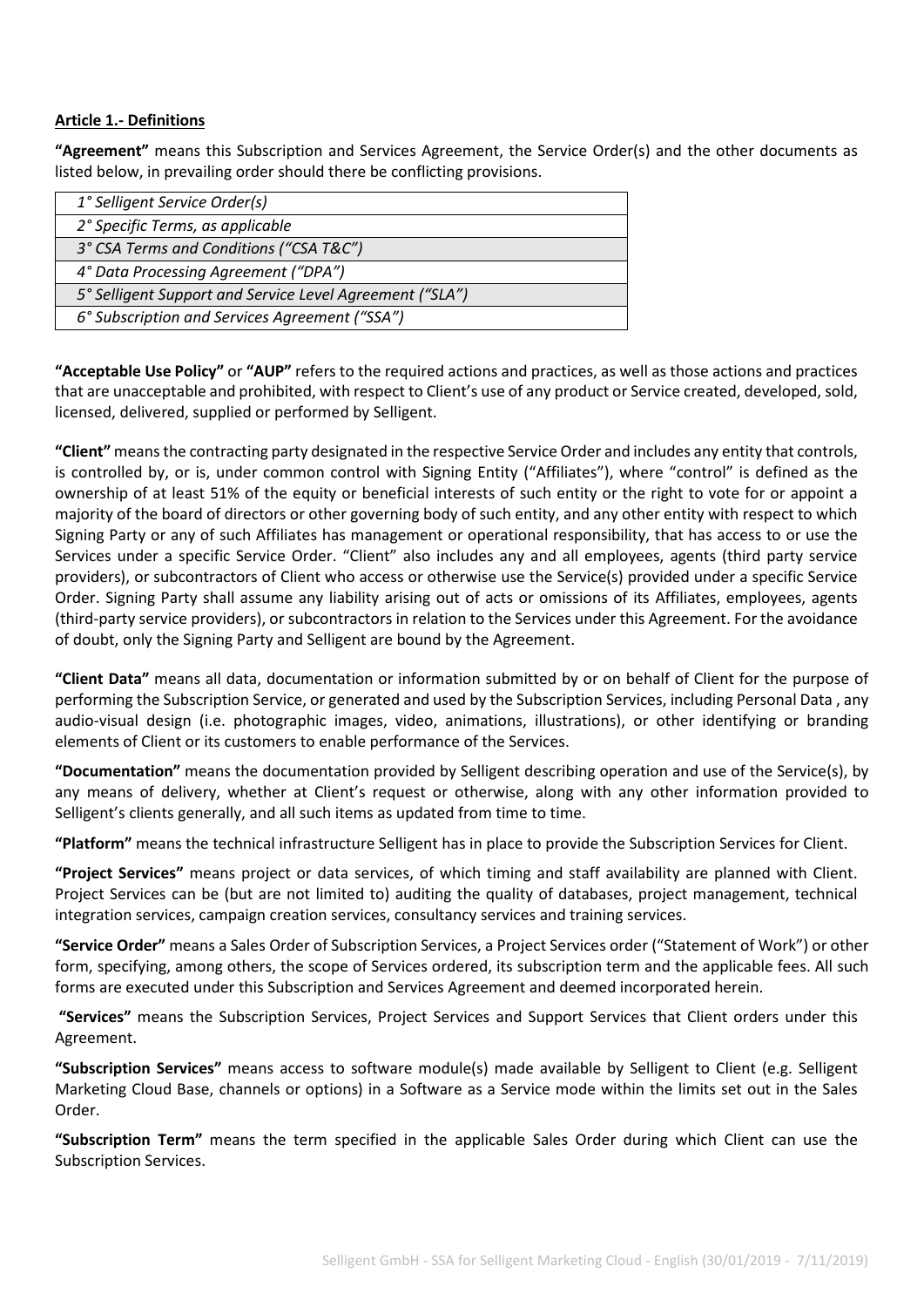**"Support Services"** means helpdesk and technical support services which are by nature consumed on an ad-hoc basis and cannot be planned. Selligent provides permanent availability for those services governed by the conditions in the SLA.

**"Usage Rights"** means those rights to use the Subscription Services within the limits agreed upon in a Sales Order.

**"User"** means any individual expressly authorised by Client to use the Services and to whom Client has supplied a user identification and password, such as employees, agents (third-party service providers), or subcontractors.

## **Article 2.- Object**

**2.1** Subject to the terms of this Agreement, Selligent grants Client, within the Usage Rights set out in the Sales Order, the non-transferable, non-exclusive, non-sublicenseable right to use the Subscription Services ordered under such Sales Order.

**2.2** Selligent will also provide Client with Project Services and Support Services as may be indicated in a Statement of Work.

**2.3** Client does not have any right, claim or interest whatsoever relating to the Services other than those granted under this Agreement.

**2.4** Selligent is authorised to engage and exchange subcontractors for the performance of its contractual obligations under this Agreement in compliance with the applicable provisions in the DPA. Selligent is responsible for any acts or omissions of such subcontractors under this Agreement as if such acts or omissions were performed by Selligent directly.

**2.5** Ordering of one or more Subscription Services is not contingent on the delivery of any future functionality or features, nor on any oral or written private or public comments made by Selligent in relation to such future functionality or features.

**2.6** Selligent and its technical partners are authorised to examine the Platform and the Services at any time without prior consent in the context of maintenance operations, installation of patches and Client support.

**2.7** Selligent may analyse the Subscription Services to gather information in relation to Client's use of the Subscription Services to improve its products and services, without accessing Client Data.

#### **Article 3.- Selligent Obligations – Reservation of Rights**

**3.1** Selligent shall make the Service(s) available to Client pursuant to all the terms and conditions of the Agreement and any set forth in the Service Order(s). During the term of the Agreement, Selligent will perform the Subscription Services by using commercially reasonable care and skill in all material respects as described in the Documentation. The level of availability of the Subscription Service is described in the SLA.

**3.2** Selligent will provide Support Services in line with the SLA.

**3.3** To the extent legally permitted, all claims relating to the Services must be notified in writing to Selligent's attention as soon as reasonably possible and, in any case, within thirty (30) days of of the date on which the condition giving rise to the claim first appeared or of the date of delivery of Project Services. This paragraph does not apply to claims made pursuant to Article 9.5 below.

**3.4** Without prejudice to liability rules otherwise applicable, Client will not be entitled to make any claim or hold Selligent liable if the alleged problem is the result of faults or negligence attributable to Client or, in particular if the problems are the result of:

- Denial of Service attack:
- Actions of Client in an explicit intent to create downtime during audit in accordance with Section 4 of the SLA.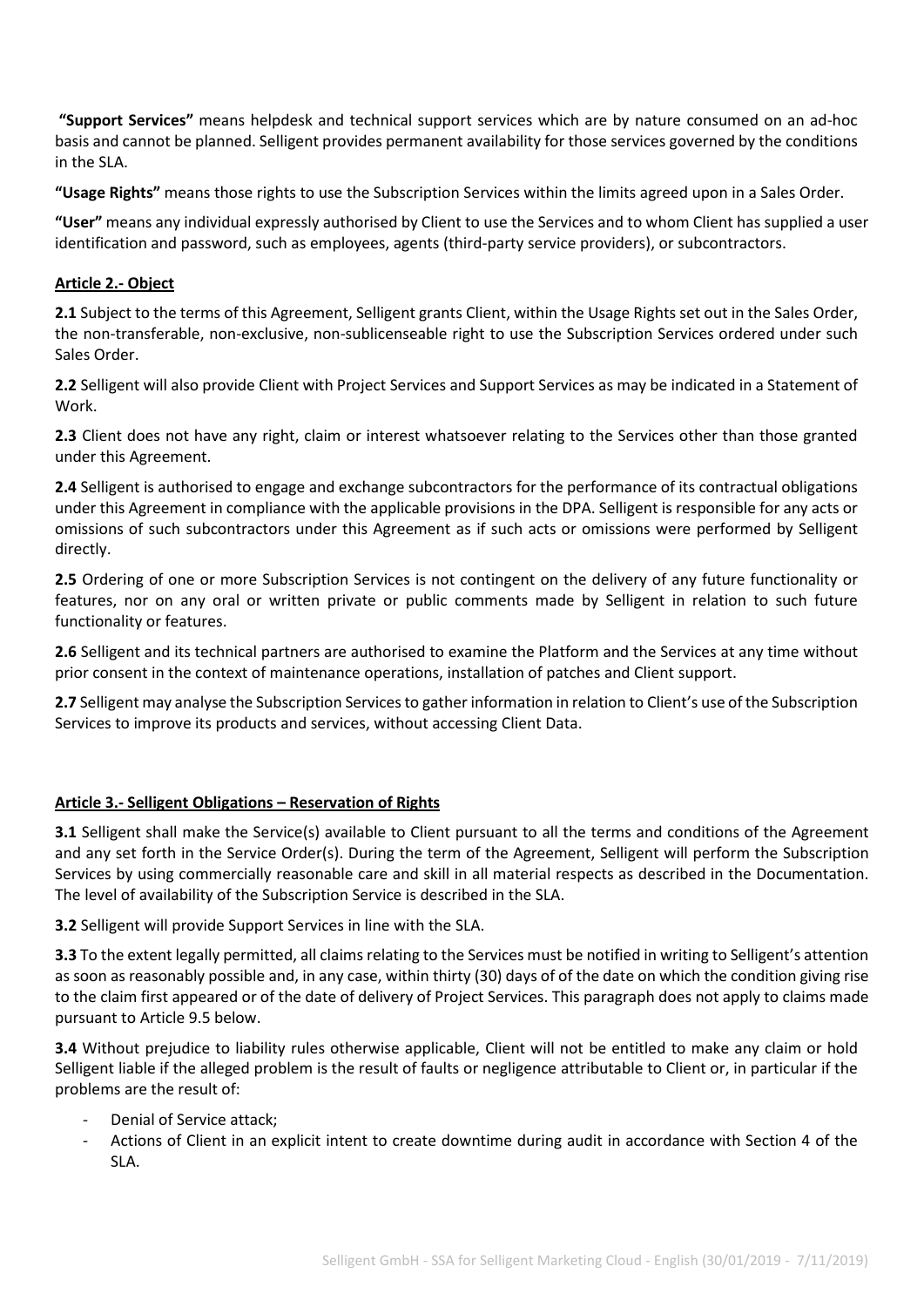## **Article 4.- Client Obligations**

**4.1** Client shall use the Services for internal business purposes only. Client is solely responsible for the use of the Platform and the Services under Client's user accounts and acknowledges having been sufficiently informed about the Services specificities. Client (i) shall implement the necessary measures to prevent unauthorized access to, or use of, the Services, and will promptly notify Selligent of any such unauthorized access or use of which Client becomes aware; (ii) has sole responsibility for the accuracy, quality, integrity, legality, reliability and appropriateness, and in general, the content of Client Data stored in the Platform and used by the Services; (iii) shall comply with all applicable laws and Selligent's instructions and recommendations in relation to the use of the Platform.

**4.2** Client is responsible for the provision and use of the appropriate equipment, including computers, computer operating system and web browser, needed to connect to and use the Services. Client shall ensure that this equipment complies with the specifications set forth in the Documentation.

**4.3** Client will ensure that any User using the Services (i) has followed the on-line training made available by Selligent and is properly certified or has been properly trained by Selligent certified trainers, the latter training being billable; and (ii) uses the Services in accordance with the acceptable use of the Services as set forth in Article 8 below. In particular, this implies that the quality of the databases used for sending e-mails complies with the acceptable use of the Services. Should the quality appear to be below such acceptable use after to the database audit performed as part of the set-up services and fees, Selligent will make the necessary recommendations in collaboration with Client. Implementation of the recommendations will be charged at the agreed rates for Project Services subject to Client's prior approval.

**4.4** Client will comply with the rules set out in the CSA T&C currently available at [: https://www.selligent.com/legal-](https://www.selligent.com/legal-CSA)[CSA.](https://www.selligent.com/legal-CSA) Client is aware that the CSA T&C can be amended by the CSA and in line with what is agreed upon in Article 14 of this Subscription and Services Agreement, will adhere to any changes in the CSA terms. Selligent will inform Client of any change requested by the CSA to the CSA T&C. In case Client does not object within fourteen (14) working days to such change, Client shall be deemed to accept it. In case Client timely objects to such change, Selligent shall be entitled to terminate the Agreement.

#### **Article 5.- Evolution of the Services**

Selligent reserves the right to update, upgrade or discontinue features of the Services. No functionality of the Services will be materially decreased from that available as of the ordering of such Services. In case of a major upgrade, Client shall be provided with a prior reasonable notification via the Platform.

#### **Article 6.- Data Ownership and Protection**

**6.1** Subject to the terms of the DPA, Client agrees that Selligent may process Client Data.

**6.2** Client Data remain Client's exclusive property.

**6.3** Selligent's back-up procedure is described in the SLA. However Client acknowledges that the Services are not meant to replace Client's need for making copies of its primary Client data source. Client is responsible for maintaining copies of his primary Client data.

**6.4** Client Data may be retrieved by Client from the Platform at any time during the term of this Agreement. Upon specific request by Client made at the latest ten (10) working days prior to the effective date of termination or expiration of this Agreement, Selligent may return Client Data to Client through FTPS or SFTP. All complaints relating to the return of the data must be notified to Selligent in writing within ten (10) working days of the return, failing which all rights whatsoever will be null and void. The format in which such data will be returned will be in Selligent format or any other format that can be run on standard software. Client will be invoiced for the costs related to such return at the agreed rates for Support Services subject to a cap of €1,000. After termination of the Agreement, Selligent shall have no obligation to maintain or provide Client Data and shall thereafter, delete all Client Data in its systems or otherwise in its possession or control.

#### **Article 7.- Intellectual Property**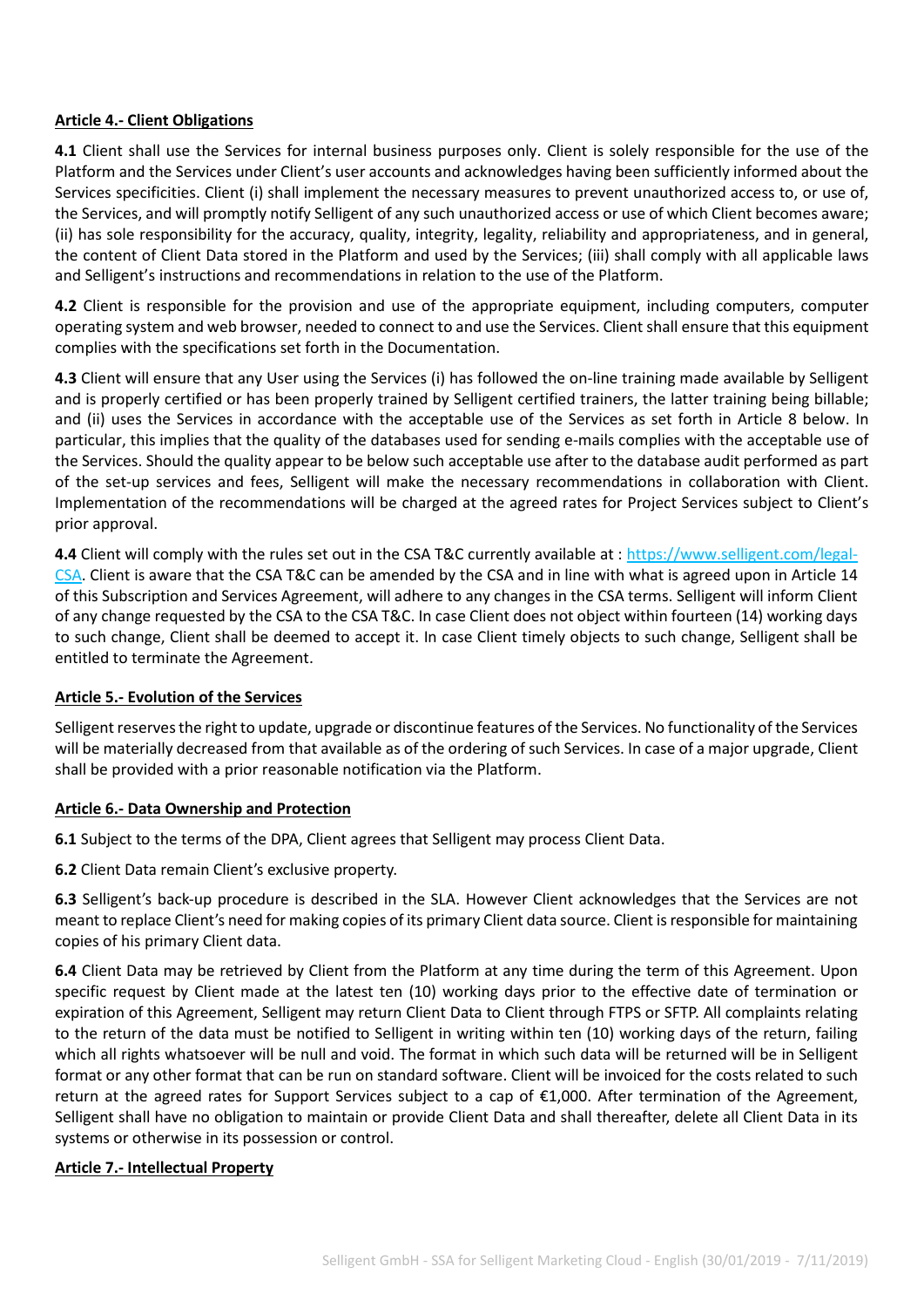**7.1** Client acknowledges that in providing the Services, Selligent uses original and any copies (by whomever produced), updates or extensions of, (a) company name(s), copyright(s), trademark(s), logo(s), domain name(s), the product and service name(s) associated with the Services and other trademarks and service marks, (b) certain audio and visual information and (c) other technology, software, hardware, products, processes, algorithms, user interfaces, know-how and other trade secrets, techniques, designs, inventions and other tangible and intangible technical material or information (collectively "Selligent Technology"), and that the Selligent Technology is covered by intellectual property rights owned or licensed by Selligent (collectively "Selligent IP Rights") . Client cannot claim any property right to the service, software, trademark, tradenames and/or the documentation emanating from third parties. In particular, certain components of the Selligent Technology may be provided by third-party providers, and are subject to Specific Terms as indicated in the applicable Sales Order. Such third-party components are the Intellectual Property of the specific providers, and as such, no right, title or interests, other than the right to utilize the Services as described herein, shall vest in the Client. Selligent IP Rights, and its suppliers, include all copies, updates or additions, including any new functions, that may be developed for Client. The intellectual property rights on any improvement, design contributions or derivative works conceived or created by either party in or to the Services will also be exclusively owned by Selligent or its suppliers.

**7.2** Documents, software or hardware made available to Selligent by Client shall be and remain the sole and exclusive property of Client or its suppliers

**7.3** Selligent represents to Client that it has the right to enter into this Agreement and grant the Usage Rights provided herein.

**7.4** Selligent shall defend Client against any claim brought against Client by a third party alleging that the use of the Services as contemplated hereunder constitutes a direct infringement or misappropriation of a patent claim, copyright or trademark or trade secret of such third party, and Selligent will pay damages finally awarded against Client (or the amount of any settlement Selligent enters into) with respect to such claims, provided Client (a) promptly gives written notice of such claim to Selligent (but only to the extent that delay in giving notice materially impairs Selligent's ability to defend the claim); and (b) gives Selligent primary control of the defence and settlement of the claim. This obligation of Selligent shall not apply if the alleged infringement or misappropriation results from use of the Services in violation of this Agreement.

**7.5** Selligent shall have primary control of the defence of the claim and may agree on any settlement provided Selligent will not enter into or agree to any settlement that imposes any obligation on Client without Client's prior written consent. Selligent will not admit liability on behalf of Client. In case Client rejects the defence by Selligent or the control of such defence by Selligent, Selligent shall be released of any indemnification obligation under this Article 7. Client shall provide Selligent with full assistance in such defence and can participate to the defence at its own expense and with its own counsel. Selligent shall keep Client advised of the status of the claim and will consider in good faith recommendations made by Client with respect to the claim.

Selligent reserves the right to cease such defence of any claim in the event the Services are no longer alleged to infringe or misappropriate, or are held not to infringe or misappropriate, the third party's rights, and such third party therefore refrains from asserting claims for damages against Client.

**7.6** In the event a claim under this Article is made, or is, in Selligent's reasonable opinion, likely to be made, Selligent may, at its sole discretion and expense: (i) procure for Client the right to continue using the Services under the terms of this Agreement; or (ii) replace or modify the Services to be non-infringing without material decrease in functionality. If the foregoing options are not reasonably available, Selligent is entitled to terminate the infringing Services and refund all prepaid fees to Client, without any additional compensation.

**7.7** Selligent's obligations under this Article 7 shall be Client's exclusive claims against Selligent for any above infringement of the third party's intellectual property rights through the use of the Services.

## **Article 8.- Acceptable use of the Services - Restrictions**

**8.1** Selligent grants Client a limited, non-exclusive, non-transferable, non-sublicensable, right to access and use the Service(s) in accordance with this Agreement. Client must comply with the Acceptable Use Policy ("AUP") of Selligent,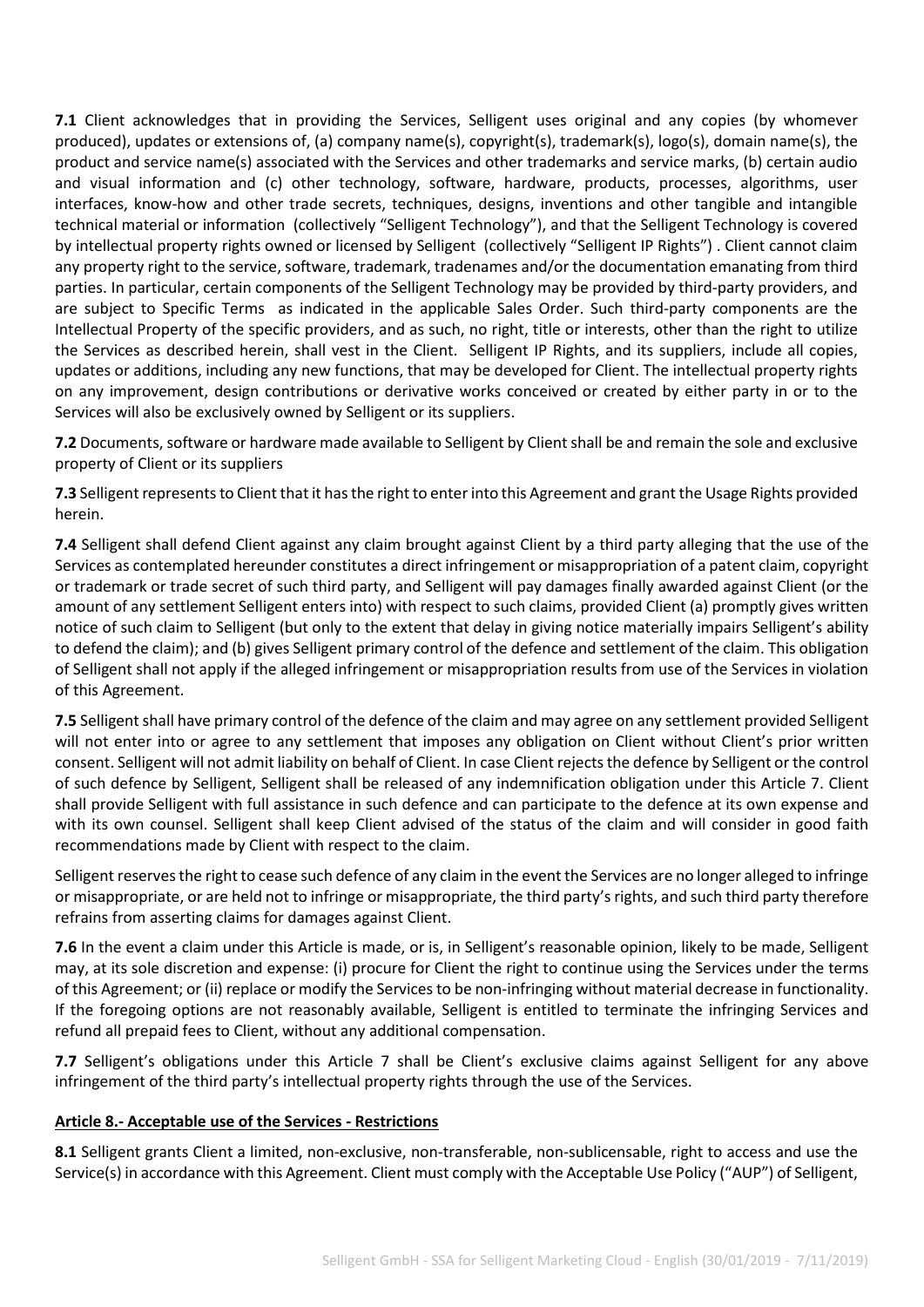as may be updated from time-to-time by Selligent, on notice to Client, currently available at : [https://www.selligent.com/acceptable-use-policy.](https://selligent.com/acceptable-use-policy)

**8.2** Client further agrees to:

- (i) Use the Services and the Platform in accordance with the Documentation, best practices and generally accepted code of conduct;
- (ii) Not to license, sublicense, sell, resell, rent, lease, transfer, assign, distribute, time-share or otherwise commercially exploit or make the Services available to any third party, other than as contemplated by this Agreement;
- (iii) Not to circumvent the User authentication or security of the Services or Platform or any host, network or account related thereto;
- (iv) Not to send spam or otherwise duplicative or unsolicited messages in violation of applicable laws;
- (v) Not to send or store material (including meta-tags, hyperlinks, deeplinks, or comparable references) which is infringing, libellous, contrary to public order or common decency (including any pornographic material) or otherwise unlawful or tortious, including material which violates third party privacy rights, use the Services for criminal, illegal or otherwise unlawful purposes;
- (vi) Not to send or store material which contains software viruses, worms, Trojan horses, or other harmful computer code, files, scripts, agents or programs or use low quality database, below market standard;
- (vii) Not to use the Services or the Platform for activities or purposes for which the Platform or Services require specific certifications (e.g. they are not certified for Payment Card Industry (PCI) compliance or healthcare related data) or are not conceived (e.g. the sending of videos and the hosting of videos on the Platform and Services or using of bandwidth in an abusive manner by including large files in e-mails are forbidden), or in excess of the Platform Limitations (defined in the Documentation), or in a manner adversely affecting the Services' usability for Selligent, including other Selligent's clients;
- (viii) Not to modify, copy or create derivative works based on the Services or Selligent Platform or software;
- (ix) Not to dissemble, reverse engineer, translate or (to the extent legally permitted) decompile the Services or Selligent Platform or software, or purposefully access it with the intent to (A) build a competitive product or service, (B) build a product or service using substantially similar features, functions or graphics of the Services, or (C) copy any features, functions or graphics of the Services. Client may not access the Services if Client is a direct competitor of Selligent, except with Selligent's prior written consent. Client may not access the Services for purposes of monitoring its performance or functionality, or for any other benchmarking or competitive purpose.

**8.3** In case of investigation by Selligent of the Platform or the Services in connection with services outages, security problems and any suspected breach of this Agreement, Client will cooperate and immediately act upon each reasonable request of Selligent to remove and/or adapt its own content and/or use of the Services (e.g. to avoid hindrance of Services' performance to other Selligent clients).

**8.4** Selligent, at its own discretion or at the direction of any then-applicable third party service provider may suspend, block access to the IP address(es), and as the case may be the Service(s), because of a violation of the acceptable use of the Services or an actual or reasonably-apparent imminent attack or unauthorised access, until such violation, attack or unauthorised access is remedied. Selligent will use commercially reasonably efforts to provide Client with advance notice of such suspension. Any action requested by Selligent due to a misuse of the Services or the Platform shall be invoiced to Client at the agreed rates for Project Services.

**8.5** In the event of any temporary blocking as described in this Article 8, Client shall not be entitled to any refund, except where such suspension is demonstrably abusive or not grounded on legitimate elements.

**8.6 Third-Party Providers.** Any exchange of data or other interaction between Client and a third-party provider (other than any subcontractor or agent performing any obligations of Selligent under this Agreement), and any purchase by Client of any product or service offered by any third-party provider, is solely between Client and such third-party provider.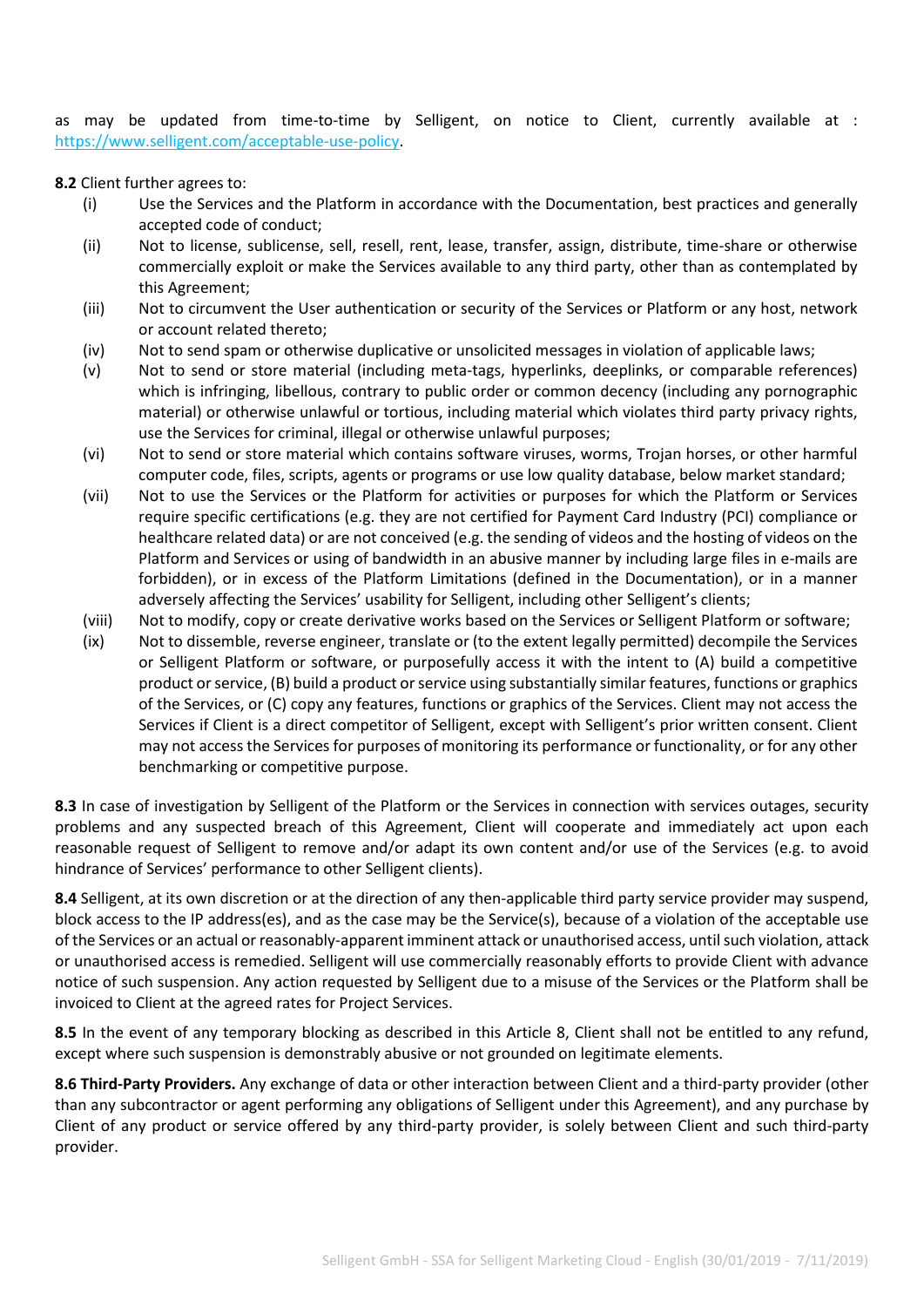Subject to this Agreement, Client shall defend, indemnify and hold Selligent harmless against any loss or damage (including reasonable attorneys' fees) incurred in connection with claims made against Selligent by a third party in relation to Client Data or alleging that Client's illegal or unauthorised use of the Services infringes the rights of, or has otherwise harmed, a third party, provided Selligent (a) promptly gives written notice of the claim to Client (but only to the extent that delay in giving notice materially impairs Client's ability to defend the claims) and (b) gives Client primary control of the defence and settlement of the claim.

Client shall have primary control the defence of the claim and may agree on any settlement provided Client will not enter into or agree to any settlement that imposes any obligation on Selligent without Selligent's prior written consent. Client will not admit liability on behalf of Selligent. In case Selligent rejects the defence by Client or the control of such defence by Client, Client shall be released of any indemnification obligation under this paragraph. Selligent shall provide Client with full assistance in such defence and is allowed to participate to the defence at its own expense and with its own counsel. Client shall keep Selligent informed of the status of the claim and will consider in good faith recommendations made by Selligent with respect to the claim.

## **Article 9.- Limitation of liability**

**9.1** Each party is liable for intent and gross negligence in accordance with statutory provisions.

**9.2** Each party shall be liable in the event of a slightly negligent breach of essential obligations ("Kardinalpflichten") only for the damages that are typically foreseeable at the moment the Agreement is concluded. Essential obligations are obligations the fulfilment of which makes the proper performance of the Agreement possible, the infringement of which would jeopardise the achievement of the purpose of the Agreement and on which compliance Client relies. Parties agree that the maximum amount of foreseeable damages is limited to the annual value of the fees for the Services.

**9.3** Otherwise, each party's liability for slightly negligent breach is excluded.

**9.4** No party shall be liable for consequential damages, such as loss of revenue or profits, of business opportunities, of data or of use of data, damage to the brand or know-how, third party claims, whether in tort or in contract, irrespective whether or not it knew of the possibility of such loss.

**9.5** These limitations on liability do not apply to injury to life, body or health.

**9.6** With regard to Project Services and Support Services, Selligent undertakes to comply with generally accepted professional standards. Selligent's liability is limited to actions necessary to rectify a Project Services or Support Service that does not meet generally accepted professional standards. However, if it becomes apparent that Selligent personnel must attend when the operating incident is not attributable to Selligent, this Project Services or Support Service will be invoiced.

**9.7** The limitation of liability is based on risk allocation between the parties taking into account the agreed pricing.

**9.8** Nothing in this Agreement excludes the liability of either party (a) for death or personal injury caused by its negligence or (b) for fraud or fraudulent misrepresentation.

#### **Article 10.- Confidentiality**

**10.1** "Confidential Information" means all information disclosed between the parties, whether orally or in writing, that is designated as confidential or that reasonably should be understood to be confidential given the nature of the information and the circumstances of the disclosure. Parties agrees that the Services, the Documentation and this Agreement shall be deemed Confidential Information without any marking or further designation.

**10.2** Each party agrees that it will not use in any way for its own account or the account of any third party, any Confidential Information, except that each party may use the Confidential Information to perform its obligations or exercise its rights under this Agreement, and each party will take reasonable steps to protect the confidentiality of such information. Reasonable steps means those steps the receiving party takes to protect its own similar Confidential Information, but which shall not be less than reasonable care.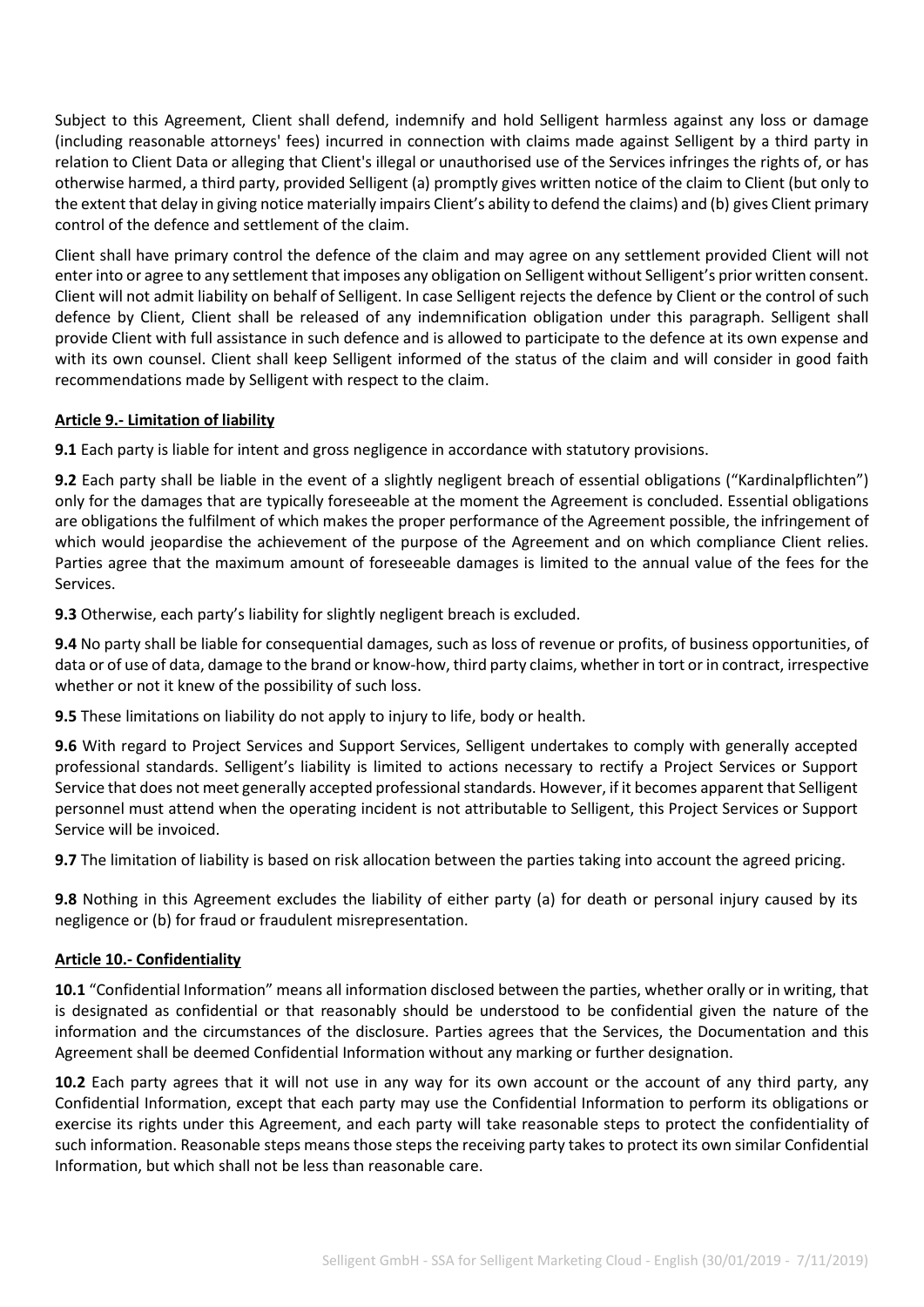**10.3** Such non-disclosure obligations shall not apply to information that (a) was already rightfully known to the party prior to disclosure by the other party hereunder; (b) became part of the public domain after its disclosure or was part of the state of the art at the time of disclosure, provided, in both cases, that this was not the result of a violation of a confidentiality obligation with respect to the party that transmitted the Confidential Information; (c) has been rightfully received from a third party not under obligation of confidentiality; (d) has been approved for release by written authorisation; (e) was independently developed by a party without the use of the Confidential Information; or (f) is required to be disclosed by law or court or administrative decision.

**10.4** Each party receiving Confidential Information from the other party agrees that this information remains, in any event, the property of the disclosing party.

**10.5** Disclosure of Confidential Information is only permitted to the legal representatives, agents, suppliers, service providers or subcontractors of the parties within the limit of what they need to know to perform the tasks incumbent upon them.

**10.6** The parties undertake to inform the persons to whom the information is transmitted of its confidential nature.

**10.7** They also agree to have their suppliers, service providers or subcontractors sign a confidentiality undertaking in terms similar to the one they have subscribed to hereby, it being understood that the parties are guarantors of compliance by the persons referred to in this paragraph of this confidentiality obligation.

**10.8** This confidentiality obligation shall survive the termination of this Agreement for a period of three (3) years.

## **Article 11.- Term**

This Agreement shall come into effect on the Effective Date and will remain in force so long as there is at least one active Service Order in place, unless earlier terminated in accordance with Article 12 below. Except as may otherwise stated in an applicable Sales Order, each Subscription Service is granted for a minimum Subscription Term of twelve (12) months as of such Subscription Service Start Date (i.e. password and log-in delivered to Client). Each Sales Order will automatically renew at the end of each term for an additional term of the same duration, unless either party gives the other party a notice of non-renewal, by registered letter with acknowledgement of receipt, at least ninety (90) calendar days before the end of the then-current term. Renewals will automatically pertain to all Subscription Services of the Sales Order.

#### **Article 12.- Termination**

**12.1** Each party may terminate the Agreement without notice for the following important reasons:

- (i) if the terminating party cannot be expected to continue the Agreement until the expiry of the notice period or until the termination of the Agreement, taking into account all the circumstances of the individual case, in particular the negligence of the other party.
- (ii) if Client is in arrears with the payment of the fees or a not insignificant part of the fees for two (2) consecutive payment terms or in a period which extends over more than two (2) payment terms, is in arrears with the payment of the fees in an amount reaching the fees for two (2) months.
- (iii) if Client violates the industrial property rights, copyrights or other intellectual property rights of Selligent or if Client violates the duty of Article 4, the AUP laid down in Article 8 or the CSA Terms and Conditions and does not cease such infringement within ten (10) calendar days after Selligent has made him aware of such an infringement.

**12.2** Moreover, should Client remain in breach of its payment obligation notwithstanding two (2) written reminders to pay within seven (7) calendar days each, Selligent has the right to deactivate Client's passwords and log-ins and/or to block access to the Services. In such case, Client will be solely responsible for all consequences that result from the blocking and the deactivation, without possibility of recourse against Selligent.

**12.3** Each party is also entitled to terminate this Agreement if the other party becomes the subject of a petition in bankruptcy or any other proceeding relating to insolvency, receivership or liquidation.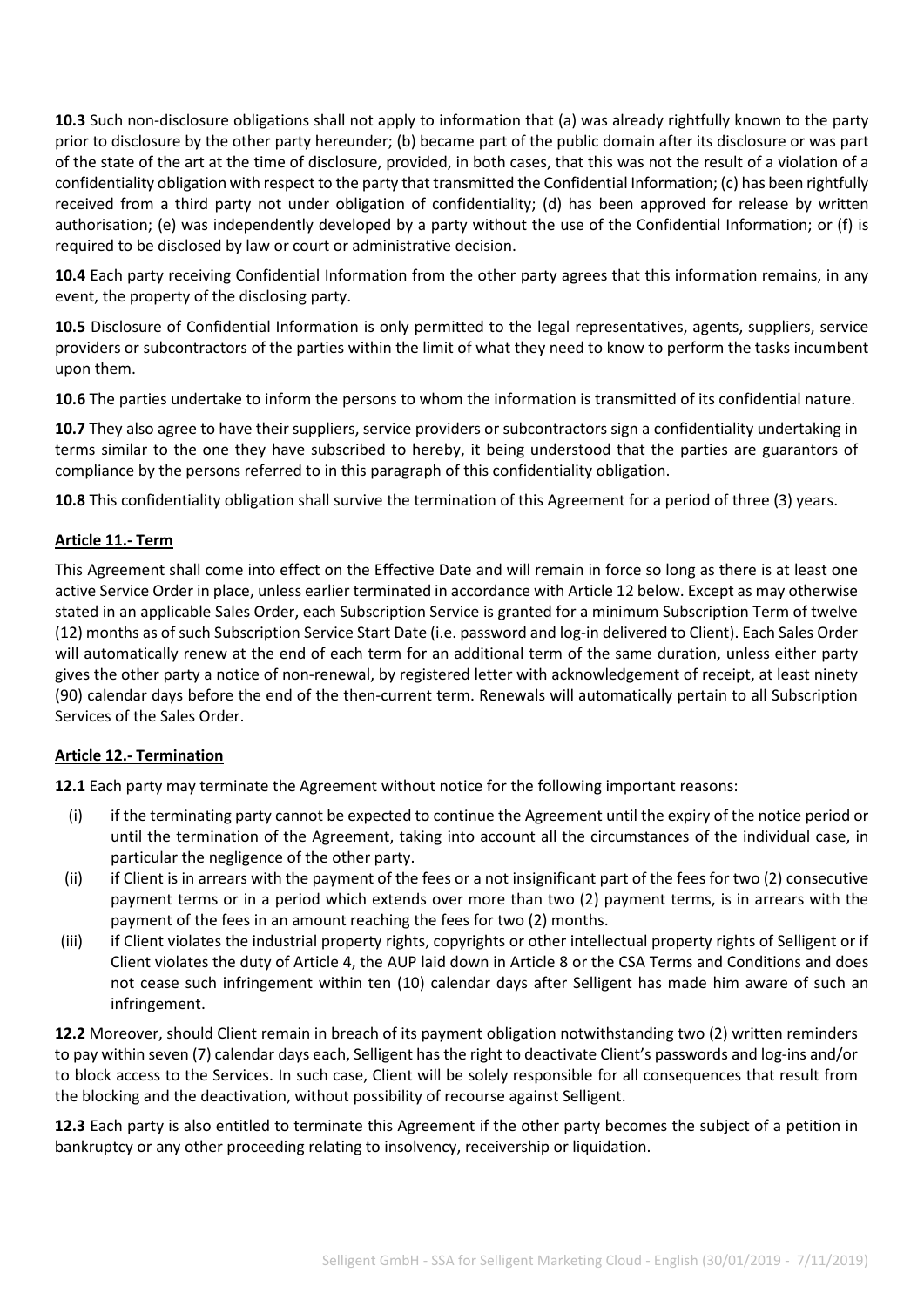**12.4** Selligent is entitled to terminate this Agreement immediately without any court intervention nor notice period (i) for any material violation by Client that risks the safety, security or reputation of any network, person or entity, or for repeated violations of Selligent acceptable use of the Services as set forth in Article 8; or (ii) in the event Client becomes a competitor, directly or indirectly as a result of its direct or indirect shareholders.

**12.5** In the event of the premature termination of the Agreement due to Selligent breaching its obligations, Selligent will reimburse Client the portion of any fees paid in advance by Client and cover the period during which the Services have not been provided.

**12.6** In the event of the premature termination of the Agreement due to Client breaching its obligations, Client must pay (i) all of the Subscription Services fees provided for in this Agreement; and (ii) the Project Services and Support Services provided up to the termination date.

**12.7** Notwithstanding any termination of this Agreement, the provisions of this Agreement that by their nature should survive the termination, shall survive the termination of this Agreement.

## **Article 13.- Fees & Payment**

**13.1 Fees.** Client shall pay all fees specified in all executed Services Order hereunder. All fees are quoted in EURO, excluding VAT or any other relevant taxes. Except as otherwise provided in this Agreement, fees are non-refundable.

**13.2 Invoicing & Payment.** Fees for the Services will be invoiced in accordance with the terms in the relevant Service Order. Invoices are payable within thirty (30) calendar days from the date of invoicing. In the event of late payment, the provisions of the German Civil Code on late payments will apply. Client is aware that this means, amongst others, that under the current legal framework (dated 29 July 2014) once the (agreed) payment term has elapsed, Selligent will automatically (no notice of non-performance being required) be entitled to (i) an interest for late payment that is equal to the ECB base rate + 9% and (ii) a fixed sum of minimum €40. Entitlement for further compensation is not excluded.

**13.3 Indexation.** All fees applicable pursuant to this Agreement are adjusted each year on the anniversary date of the Subscription Term Start Date, as defined in the relevant Sales Order, depending on the variations in the German consumer price index (hereafter the "**Index**"), using the formula:

P1 = (P0 X S1)/S0 where:

- $P1$  = New Fee for the year N
- P0 = Current Fee
- S1 = Index from the month before the month of the anniversary date of the Subscription Term Start Date for the year N
- S0 = Index from the month before the month of the anniversary date of the Subscription Term Start Date for the year N-1

# Example:

Subscription Term Start Date: 15 March 2019 – Monthly Subscription Fee of €5,000 The first indexation shall take place on 15 Mars 2020 as follows:  $PO = £5,000$ S1 = [102] (index of February 2020, published beginning of March 2020) S0 = [101] (index de February 2019, published beginning of Mars 2019)

 $P1 = (5.000*102)/101 = \text{\textsterling}5,049.50$ 

# **Article 14.- Commercial reference**

Client authorizes Selligent to use the following information as a commercial reference in publications, events and actions to promote Selligent's products and services: Client's name and, information that is publicly known about Client (including Client's logo). Client can revoke this authorization at any time in writing without any justification.

## **Article 15.- General Provisions**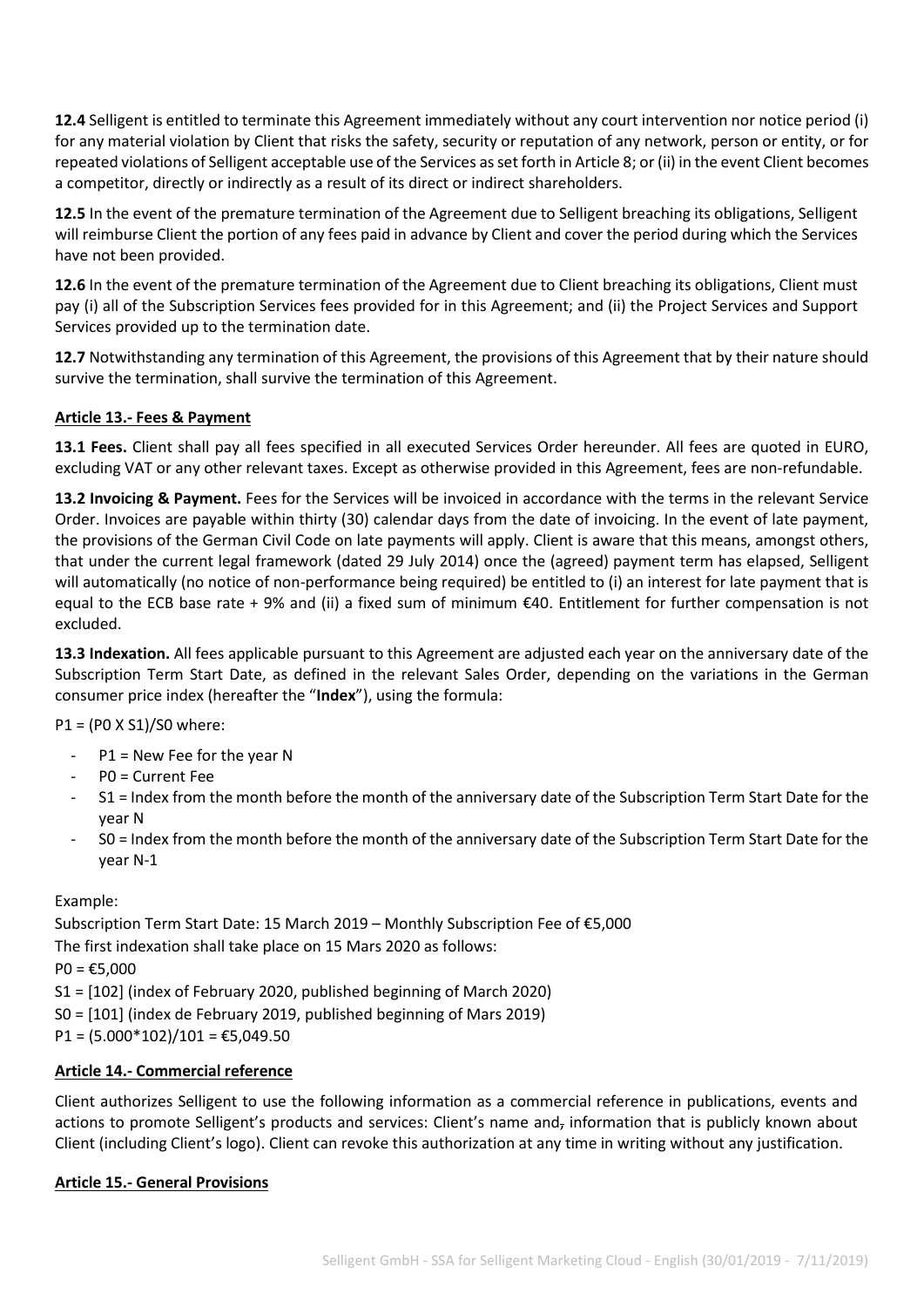**15.1 Entire Agreement – Severability.** The Agreement is the entire agreement between the parties relating to subject matter hereof, and supersedes all prior or simultaneous agreements, negotiations or statements.

Any commercial offer issued by Selligent under this Agreement shall be valid for a maximum period of three (3) months.

The interconnected environment of cloud computing is subject to rapid and substantial change of operational, legal and data security requirements parameters. As a result, this Agreement may need to be amended from time to time. Any such change will be notified to Client by email. In case Client does not object within fourteen (14) working days to such change, Client shall be deemed to accept it. In case Client timely objects to such change, Selligent shall be entitled to terminate the Agreement. Substantial change of such parameters includes any substantial change of the digital technology and enactment of local, national or international law or regulation applicable to the Selligent products and services, in particular as regards data security. If Client does not explicitly refuse such change within one (1) month by e-mail to Selligent, he will be deemed to agree therewith.

Notwithstanding the above, this Agreement may not be released, discharged, supplemented, amended or modified in any manner except by an instrument in writing signed by a duly authorised officer or representative of each of each party.

In case any provision of this Agreement is held invalid or unenforceable for any reason, the remaining provisions shall continue in full force without being impaired. Client and Selligent shall act in good faith to replace any invalid provision with a valid one that most closely approximates the intent and economic effect of the invalid provision.

**15.2 Other Documents**. No terms, provisions or conditions of any purchase order, acknowledgment or other business form that Client may use in connection with the purchase of any Service will have any effect on the rights, duties or obligations of the Parties under, or otherwise modify, this Agreement, irrespective of any failure of Selligent to object to such terms, provisions or conditions. Service Orders are non-cancellable and non-refundable.

**15.3 Governing Law – Limitation.** This Agreement is governed by and construed under German law excluding its conflicts of law principles (i.e. in the event of any conflicts, German law, rules and regulations shall prevail and govern). Any dispute in connection to this Agreement shall be subject to the exclusive jurisdiction of the courts of Munich. Any claim of Client before a court in connection with this Agreement can only be initiated by the Signing Entity and, to the extent legally permitted, is subject to a limitation period of one (1) year as of the date where the facts giving rise to such claim are known or should have been known by the claimant.

**15.4 Force Majeure.** Neither party shall incur any liability to the other for any failure to perform any of its obligations under this Agreement to the extent such failure is caused by events, occurrences, or causes beyond the control and without any negligence on the part of the party seeking protection under this Article. Such events shall include, without limitation, acts of God, strikes, lockouts, riots, acts of war, terrorism, earthquake, fire or explosions, but the inability to meet financial obligations is expressly excluded.

**15.5 Assignment.** Except as provided for elsewhere in this Agreement, the parties shall not assign this Agreement (or any portion thereof) without the other Party's written consent which shall not be unreasonably withheld. Each party may assign this Agreement in connection with a merger, reorganisation, or sale of all or substantially all of the assets of the assigning Party or sale of sufficient stock to constitute a change of control. This Agreement shall be binding on the parties' respective successors and permitted assigns.

**15.6 Waiver.** Any waiver of a party's rights under this Agreement must be in writing to be effective and shall be construed in a limitative way, meaning that it shall not affect such right with respect to other breach or circumstances of similar nature. Failure, neglect or delay by a party to enforce the provisions of this Agreement or its rights shall not be deemed to be a waiver of such party's rights under this Agreement and shall not affect the validity of whole or part of this Agreement.

**15.7 Non-solicitation.** Parties shall not, actively solicit any employee of the other party who has directly participated in the performance of this Agreement, throughout the term of this Agreement and for six (6) months after its expiry. In the event of breach of this Article, the non-defaulting party could claim from the defaulting party compensation